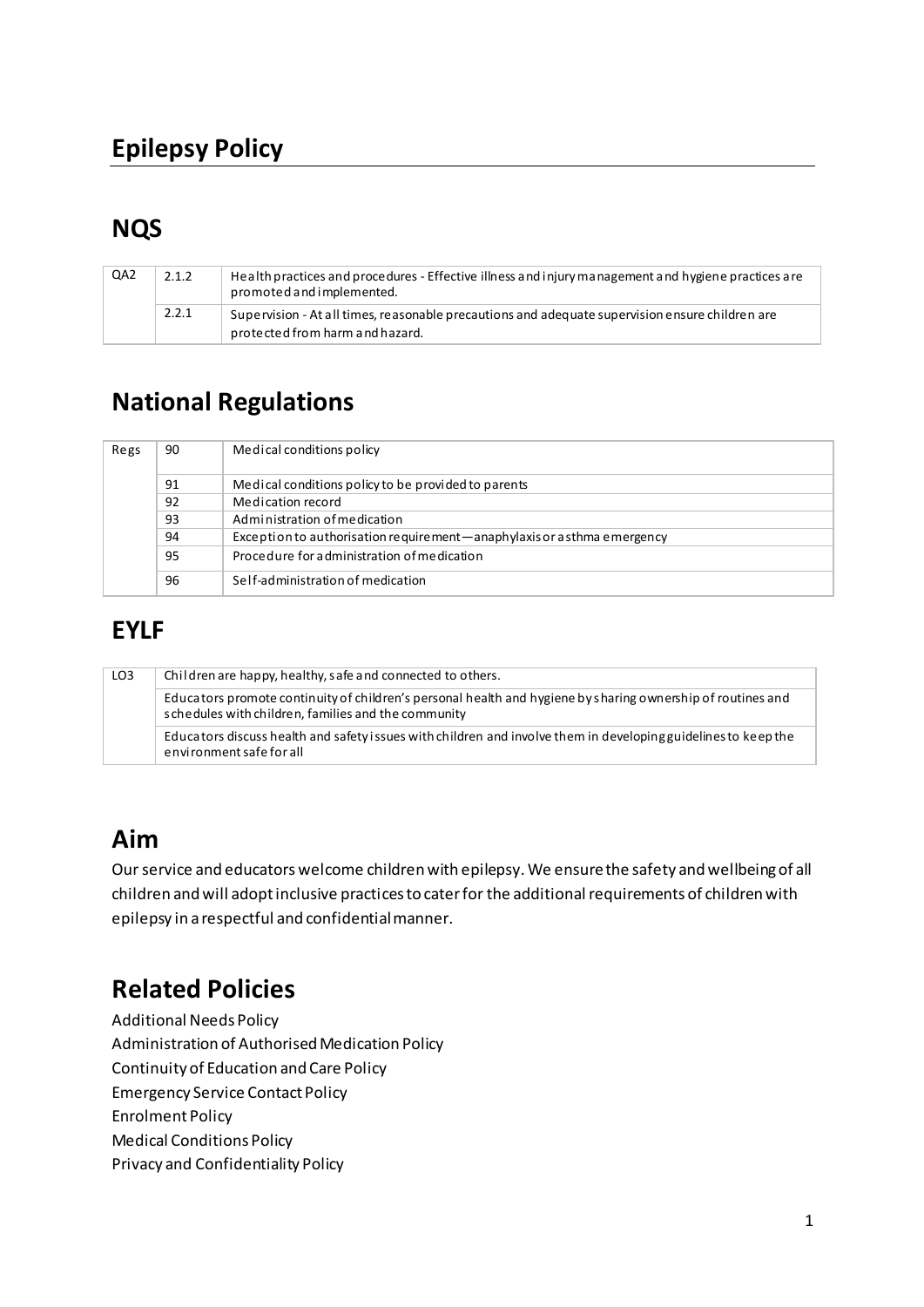Relationships with Children Policy

### **Implementation**

Our service will ensure all educators are aware of the enrolment of a child with epilepsy and have an understanding of the condition and the additional requirements of the individual child.

#### **Epilepsy and Learning**

Epilepsy refers to recurrent seizures where there is a disruption of normal electrical activity in the brain that can cause disturbance of consciousness and/or body movements.

The effects of epilepsy can vary. Some children will suffer no adverse effects while epilepsy may impact others by affecting, for example, their comprehension, expressive language, visual perception, concentration and memory. Some children with epilepsy may have absence seizures where they are briefly unconscious. Our educators will ensure they go over any learning or activity a child may have missed during a seizure.

The level of expectation for each child has a significant influence on performance. Our educators will facilitate a positive environment of encouragement, stimulation and reassurance.

#### **Behaviour Support**

Our educators will ensure that any routine management of a child's epilepsy, including the administration of any medication, occurs with minimal disruption to their education and care.

As for all children, behaviour expectations for children with epilepsy should be consistent and predictable, and also sufficiently flexible to accommodate periods of stress and any emotional difficulties a child with epilepsy may be experiencing.

Our educators will nurture the self-esteem of all children, including those with epilepsy, and create a positive environment of inclusiveness and acceptance for all children.

#### **Information Sharing: Confidentiality and privacy**

Our service will adhere to privacy and confidentiality principles when dealing with each child's health and safety needs.

The sharing of information, including the amount and type of information, will be assessed and negotiated for each child with epilepsy. Educators need information about routine and predictable emergency care because it affects the child's learning, access to the curriculum and their safety. Information exchange between the family, health professionals and the service is also essential to support the child emotional health and enhance their peer support. Young children, for example often enjoy sharing the news and their experiences of living with epilepsy with their classmates. This should be discussed with parents so that they can support their child in this process.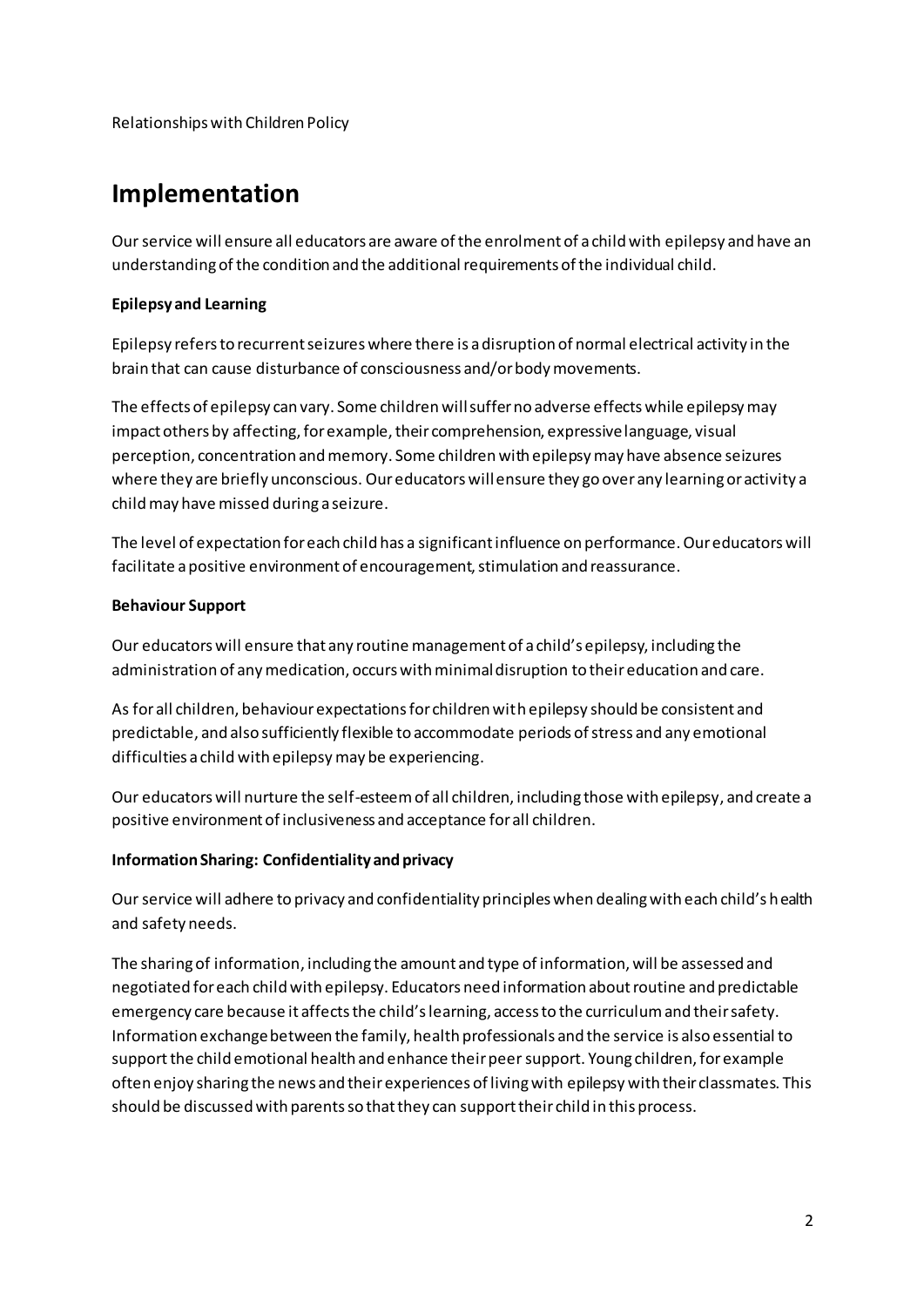#### **Medical Management Plan**

Children with epilepsy will have a Medical Management Plan provided by their doctor and /or parents. This Plan should include information about:

- the type of seizures the child has
- $\bullet$  their severity and timing
- whether there are any warning signs before a seizure
- any first aid requirements in addition to standard first aid
- known triggers
- $\bullet$  emotional needs of the child
- the level of participation, supervision and protection required for the child during activities, whether the child's safety may be compromised during an activity.

#### **Medical Conditions Risk Minimisation Plan**

Our service will prepare a Medical Conditions Risk Minimisation Plan outlining procedures we will implement to minimise the incidence and effect of a child's epilepsy. The Plan will cover the child's known triggers and where relevant other common triggers which may cause an epileptic seizure. These include:

- missing medication for non-epileptic conditions
- suddenly stopping anti-convulsant medication or missing a dose
- infection or illness, especially if associated with a temperature
- $\bullet$  lack of sleep
- extreme emotions, such as excitement about an excursion, stress or boredom
- hyperventilation/over-breathing
- $\bullet$  head injury
- flickering lights (computers are not usually a problem) —only with certain kinds of epilepsy
- missing meals
- dehydration
- significant changes in temperature or extreme temperatures, eg on a hot day sitting on the sunny side of a bus with no air conditioning.

Our service will encourage children with epilepsy to participate in all activities at our service unless any are specifically excluded by the child's doctor or parents. Independence and social acceptance are important to all children. The Risk Minimisation Plan will cover whether any adjustments need to be made to an activity to ensure the child can participate. These may include the child wearing protective gear and providing increased supervision of the activity.

#### **First Aid**

Our service will ensure our qualified first aid educator maintains up to date training in epilepsy, and where required, training in the administration of epileptic medication. If a child is having an epileptic seizure, our first aid trained educator will:

• Protect the child from injury